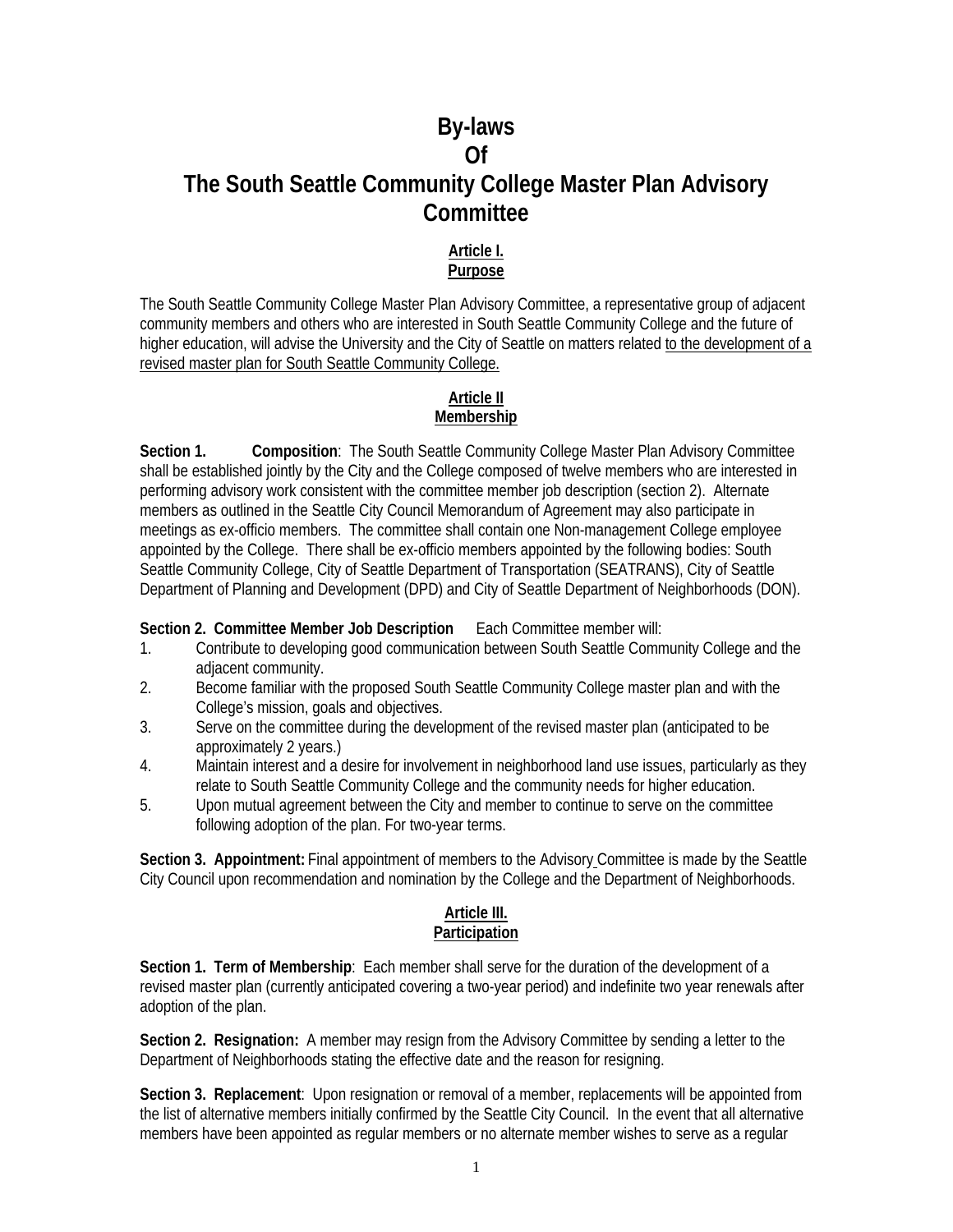member, appointment will be through a solicitation and selection process administered jointly by the College and the Department of Neighborhoods and appointment will be made by the Director of the Department of Neighborhoods.

**Section 4. Removal of Members**. A voting member of the committee may be removed from the committee either for 1) non-attendance; or 2) disruptive or violent behavior.

- A) Removal for Non-attendance Members shall make every reasonable effort to attend all regularly shelled meeting. In the event that a member is unable to attend a meeting the member shall inform the Chair or DON at least 24 hours in advance of the meeting. Such a notification shall be considered as constitution an excused absence. In the event that a member has three unexcused consecutive absences, the-Chair may request that member either attends the next regular meeting or be considered as having resigned from the committee. Notification of such an action shall be by a formal letter to the member.
- B) Removal for Disruptive Behavior In the event that a member's actions become disruptive to the process (which shall be defined either as either creating a hostile and/or intimidating atmosphere, or unreasonable delays in decision making processes) a member may be removed from the committee upon the following conditions having been satisfied: 1) the Chair, College ex-officio member and DON ex-officio member shall have met with the member being considered for removal to attempt to address all mutual concerns and mediate any conflicts that have arisen; 2) a letter outlining the reasons for removal shall have been prepared, reviewed and approved for transmittal by the Advisory Committee at a regular meeting of the Committee and sent by registered mail to the member being considered for removal at least two weeks prior to the meeting at which removal will be considered; and 3) removal shall have been discussed during a regular meeting of the committee during which the member being considered for removal shall have had an opportunity to respond to the reasons stated for removal. Removal from the committee shall be considered accomplished only upon concurrence by the Director of DON.

**Section 5. Compensation**: All members of the South Seattle Community College master Plan Advisory Committee shall serve without compensation.

### **Article IV. Leadership**

**Section 1. General**: The officers of the South Seattle Community College Master Plan Advisory Committee shall be chair and vice-chair. Members and officers shall have one vote each.

**Section 2. Appointment and Term of Office:** The officers shall be elected by the Advisory Committee Membership. The term of office shall be for the duration of deliberations on the preparation of a new master plan for South Seattle Community College. Officers may be removed and replaced using the procedure outlined in Article III section 4 above.

**Section 3. Duties and Authority:** The officers shall be responsible for setting meeting agendas in consultation with the College and Department of Neighborhoods. The chair shall conduct each meeting and arrange for approval of all correspondence prepared on behalf of the Advisory Committee. The vice-chair shall assume responsibility in the absence of the chair.

## **Article V. Decision Making**

South Seattle Community College Master Plan Advisory Committee shall endeavor to reach consensus on all recommended actions. If consensus is not possible a vote shall be taken by the show of hands and the record of the committee shall show the number of votes cast for and against the recommendation. The